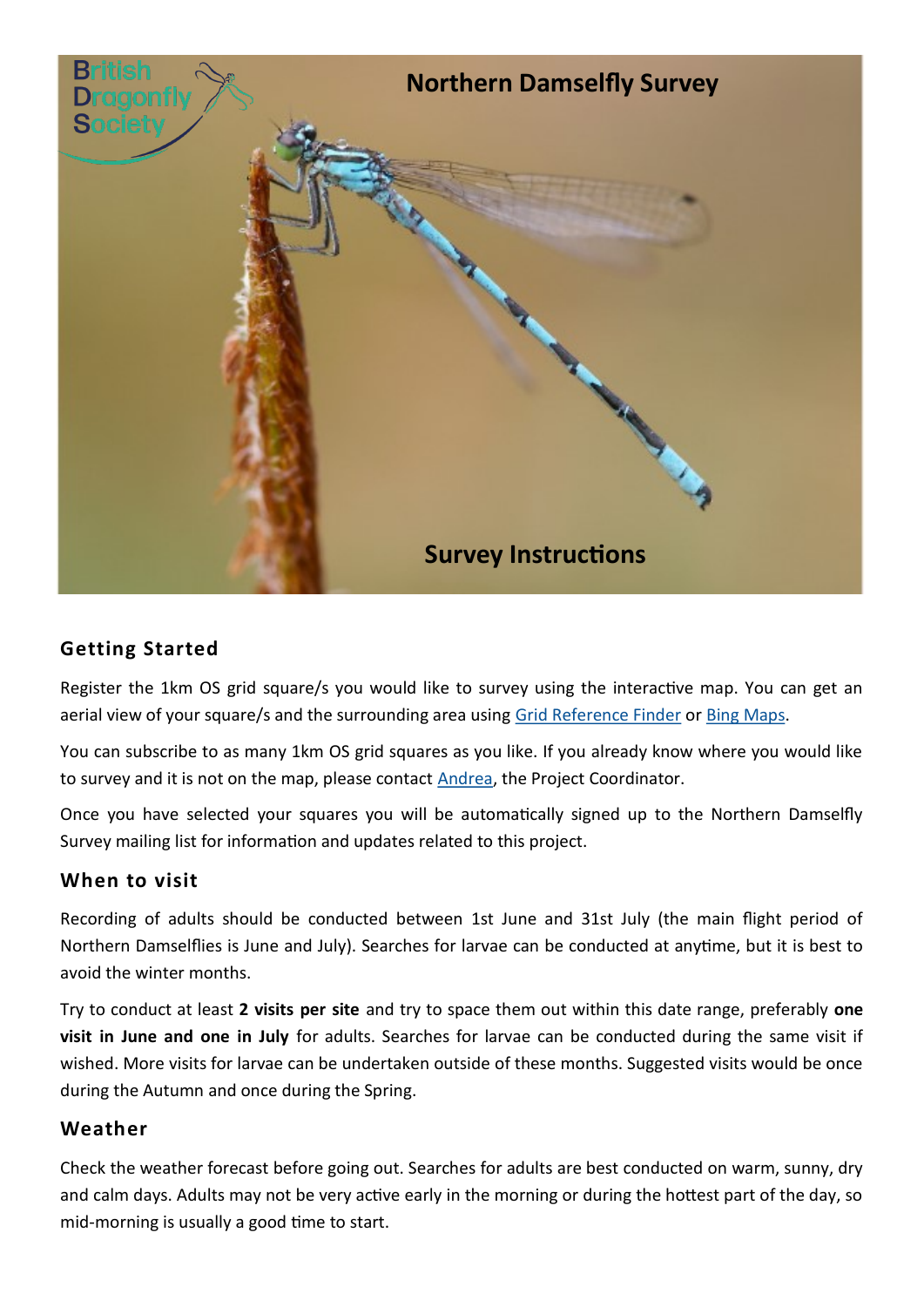# **Conducting your survey**

Use the **Recording Form** to help you record your findings.

You have three options when it comes to conducting this survey:

- 1. Simply note whether Northern Damselflies (adults or larvae) are present or absent within your square.
- 2. Record the number of Northern Damselflies within your square.
- 3. For the more experienced surveyor, record the number of Northern Damselflies within your square along with age (adult or larvae), sex (male or female) and breeding behaviour (copulating or egg laying). If you are experienced enough to identify Northern Damselfly exuvia, please also record this.

You can also record other species of Dragonflies if you wish.

If large numbers are present, and it's difficult to provide a precise number, give an estimate.

Survey all areas of suitable habitat within your square that you can access safely. We would also ask you to give us your opinion of the habitat encountered. We would ask you to judge whether the habitat is 1. Good condition 2. Needs some management or 3. Poor condition.

### **Method**

### **Option 1—confirm presence or absence**

Walk slowly along the edge of your pond, lochan or bog pools and look out for adults flying around or perched on edge vegetation. Damselflies are weak fliers so they will generally fly close and low to emergent or marginal vegetation. If you have walked the perimeter of the pond and not seen any Northern Damselflies extend your search area and step back from the water's edge and look in the surrounding habitat. Once you have had a good search note down the details of your survey and whether you found any Northern Damselflies or not.

#### **Option 2— record presence and numbers**

Follow the same method as option 1 above, but note down the numbers of adults seen.

## **Option 3— record detailed information to confirm breeding habitat**

Follow the same method as options 1 & 2 above, but note down more information. If looking for larvae you will need to visit with appropriate pond dipping equipment, but only do this if safe to do so.

If a waterbody only partly sits in your square, please survey all of it if you can. Use your common sense to judge what is best.

## **Habitat survey**

We would appreciate your judgement on the state of the habitat within your survey square. If a waterbody is no longer present for example we would like to know this. All of the squares should contain some suitable habitat based on our historic knowledge, so if this habitat no longer exists this is important information for us to have.